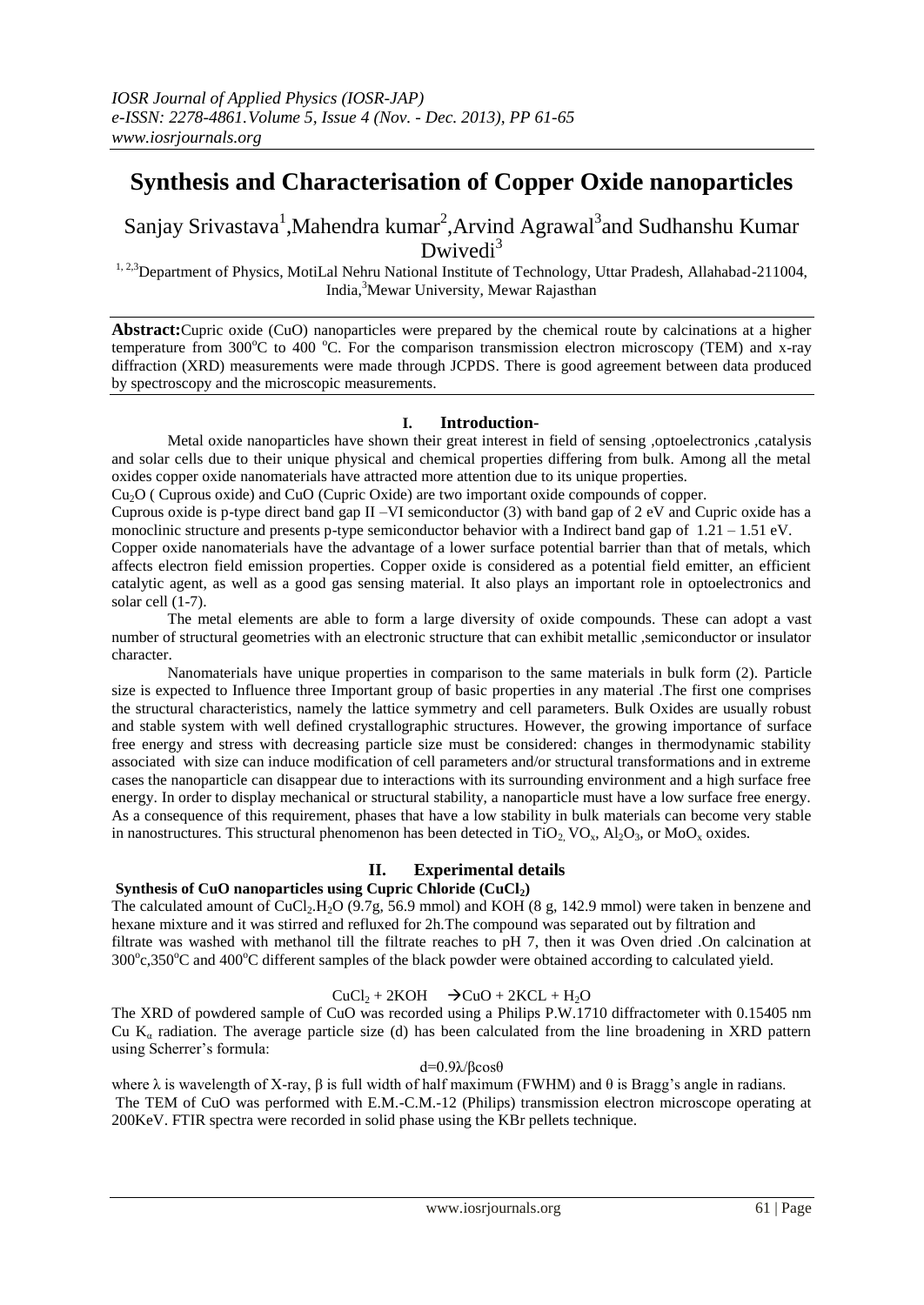#### **III. Results**

The typical XRD pattern of theCuO nanoparticles annealed at 300°C is shown in Figure 1. The peak positions of the sample exhibited the monoclinic structure of CuO which was confirmed from the ICDD card No 801916. Further, no other impurity peak was observed in the XRD pattern, showing the single phase sample formation. The crystalline size was calculated using the Scherrer formula, D = 0.9 λ/ β cosθ, where λ is the wavelength of X-ray radiation,  $\beta$  is the full width at half maximum (FWHM) of the peaks at the diffracting angle θ. Crystallite size calculated by the Scherrer formula was found to be 16 nm. Lattice parameters of unit cell of CuOare found to be a = 4.691 Å, b = 3.432 Å, c = 5.138 Å. These values are in good agreement with the standard values reported by the ICDD Card No 801916. In order to investigate the effect of temperature on CuO nanoparticles, samples were further annealed at 350°C, and 400°C. Figures 1, 2& 3 exhibits the XRD spectra of CuO nanoparticles annealed at different temperatures. It is clear from these Figures that the intensity of crystalline peaks increases with temperature, indicating an improvement in the samples crystallinity. Simultaneously, the peaks become narrower as the temperature increases resulting in the increase of crystallite size. The variation of crystallite size and lattice parameters with temperature was calculated and the results are presented in Table 1. It can be seen from Table 1 that crystallite size and lattice parameters increase with the increase in annealing temperature. The increase in crystallite size with temperature can be attributed to atomic diffusion. Figure 4 shows the TEM micrograph of CuO nanoparticles sintered at 300°C. Average particle sizes obtained from TEM images were found to be  $16 \pm 1.26$  nm for the samples sintered at 300°C. The average particle sizes determined by TEM are closely matched to the crystallite size calculated from XRD results. FTIR spectra were recorded in solid phase using the KBr pellets technique in the range of 3500–400 cm<sup>-1</sup>. FTIR spectra of CuO nanoparticles treated at 300°C is shown in Figure 5. FTIR spectra exhibit only three vibrations: occurring at approximately 480 cm<sup>-1</sup>, 530 cm<sup>-1</sup>, and 580 cm<sup>-1</sup> for the sample, which can be attributed to the vibrations of CuO, confirming the formation of highly pure CuO nanoparticles.

| Temperature $({}^{\circ}C)$ | a (A) | b(A,  | -<br>c١ | Crystallite size (nm) |
|-----------------------------|-------|-------|---------|-----------------------|
| 300                         | 4.691 | 3.432 | 5.138   | 10                    |
| 350                         | 4.695 | 3.436 | 5.143   | <u>.</u>              |
| 400                         | 4.698 | 3.439 | 5.147   | 24                    |

**Table-1 Variation of Crystallite size and lattice parameters with annealing temperature.**



Fig 1 : XRD of CuO NPs at  $300 °C$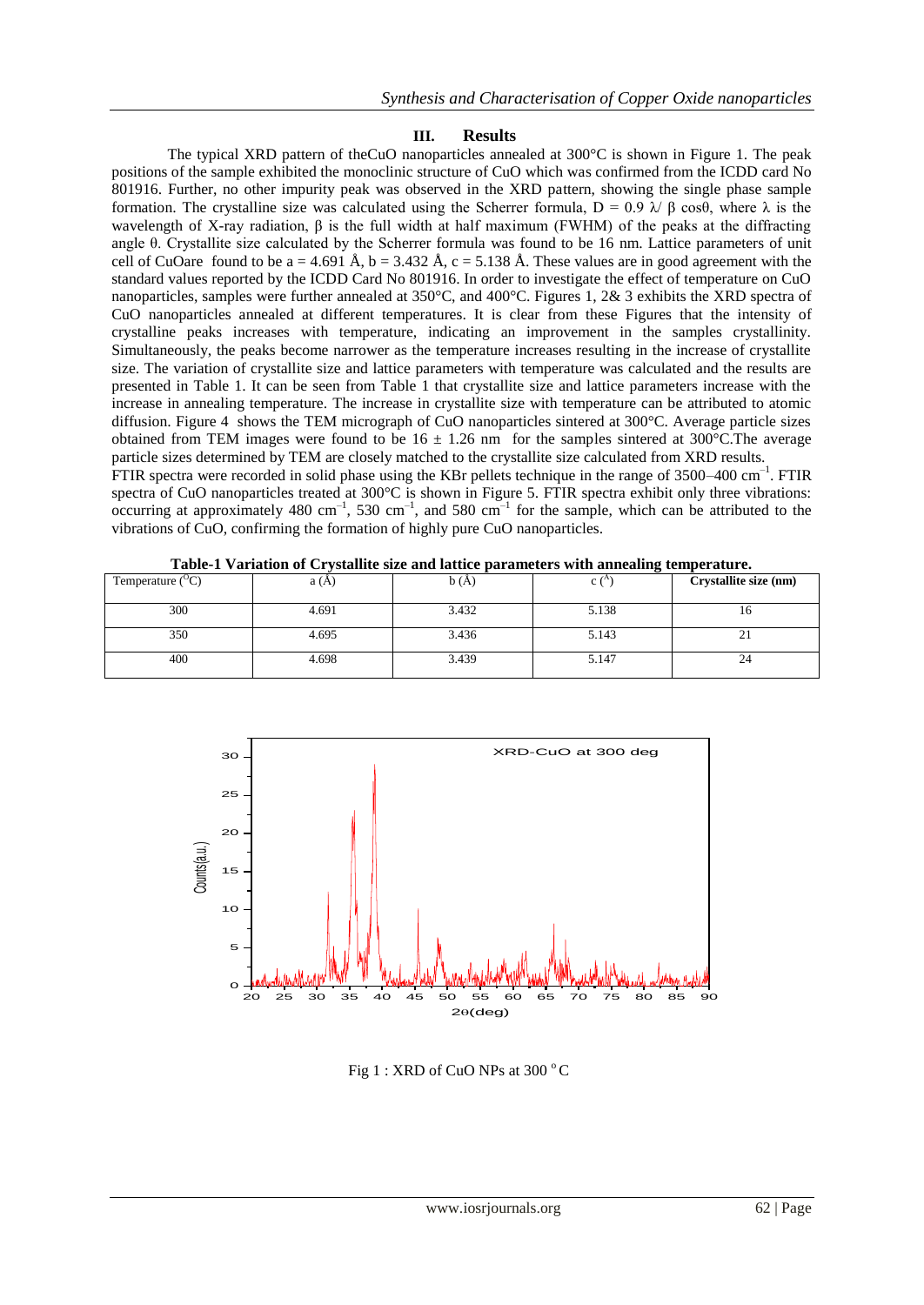





Fig.3: XRD of CuO NPs at  $400^{\circ}$ C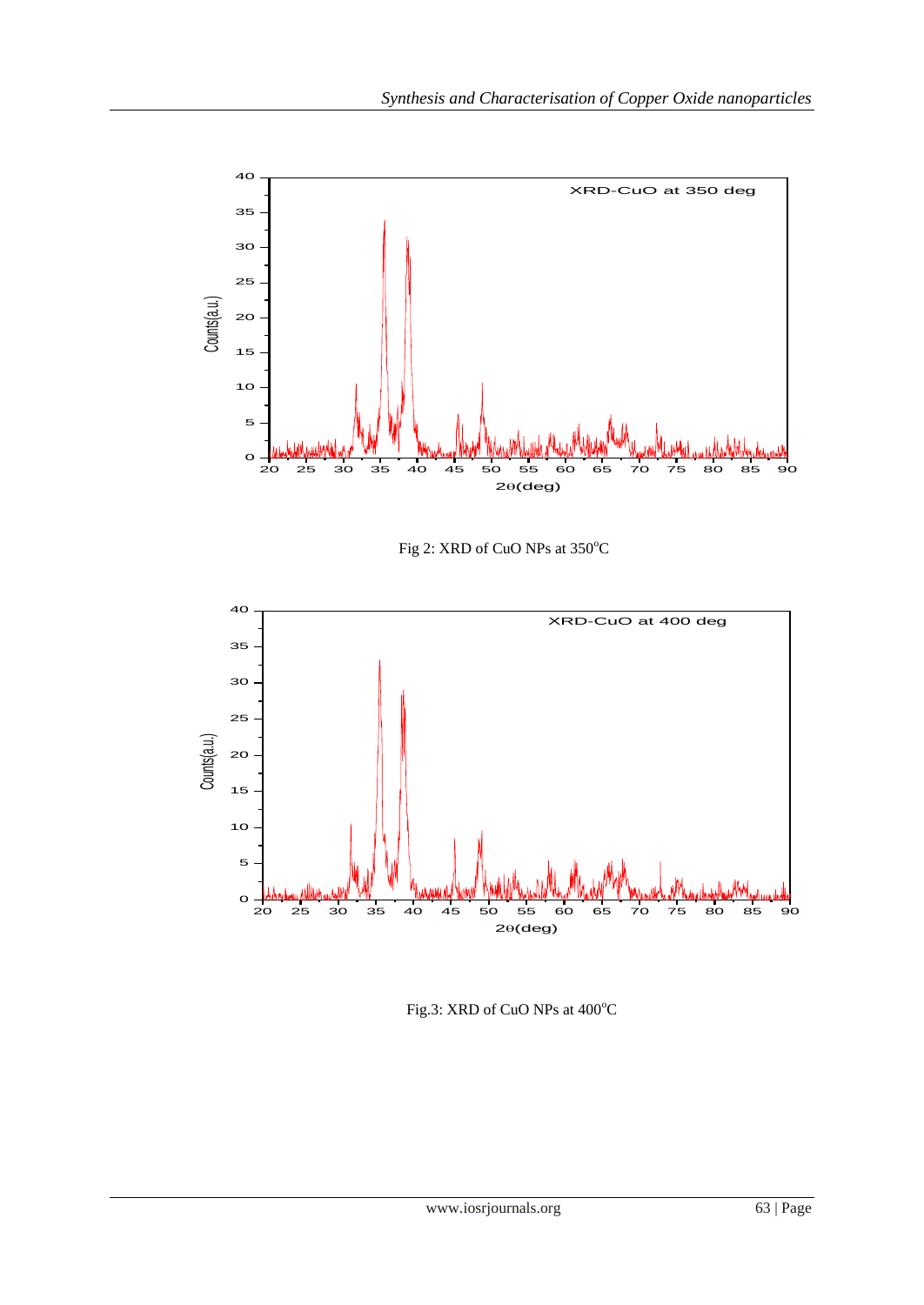

Fig 4: TEM image of CuO NPs



Fig 5: FTIR of CuO nanoparticles

#### **IV. Conclusion**

We have successfully synthesized CuO nanoparticles using a sol gel combustion route. XRD spectra confirmed the formation of single phase CuO nanoparticles. Crystallite size was found to increase with the increase in annealing temperature. Minimum crystallite size of  $16 \pm 1.26$  nm was observed in the case ofCuO nanoparticles annealed at 300°C. TEM results corroborate well with XRD results. FTIR spectra also validated the purity of CuO nanoparticles.

#### **References**

- [1]. A.S. Lane, R.S. Ningthoujam, S.J. Sharma, R.K. Vatsa, R.B. Pode, Int. Jour. Of Nanotech.,**7** (2010) 979.
- [2]. Optimization of copper oxide nanotube synthesis .Amanda Scalza.<br>[3]. Optical characterization of copper oxide nanomaterials.R. K Swan
- [3]. Optical characterization of copper oxide nanomaterials.R .K Swankar,S.C Singh & R Gopal.
- The preparation of copper(II) oxide thin films and the study of their microstructures and Optical propertiesA.Y. Oral, E. Menşur, M.H. Aslan, E. Başaran
- [5]. V. Chikan, A. Monhar, K. Balazsik, J. Catal., **184** (1999) 134.
- [6]. C.P. Poole, T. Datta, H.A. Farach, M.M. Rigney, C.R. Sanders, Copper Oxide Superconductors, John Wiley& Sons, Newyork, 1988.